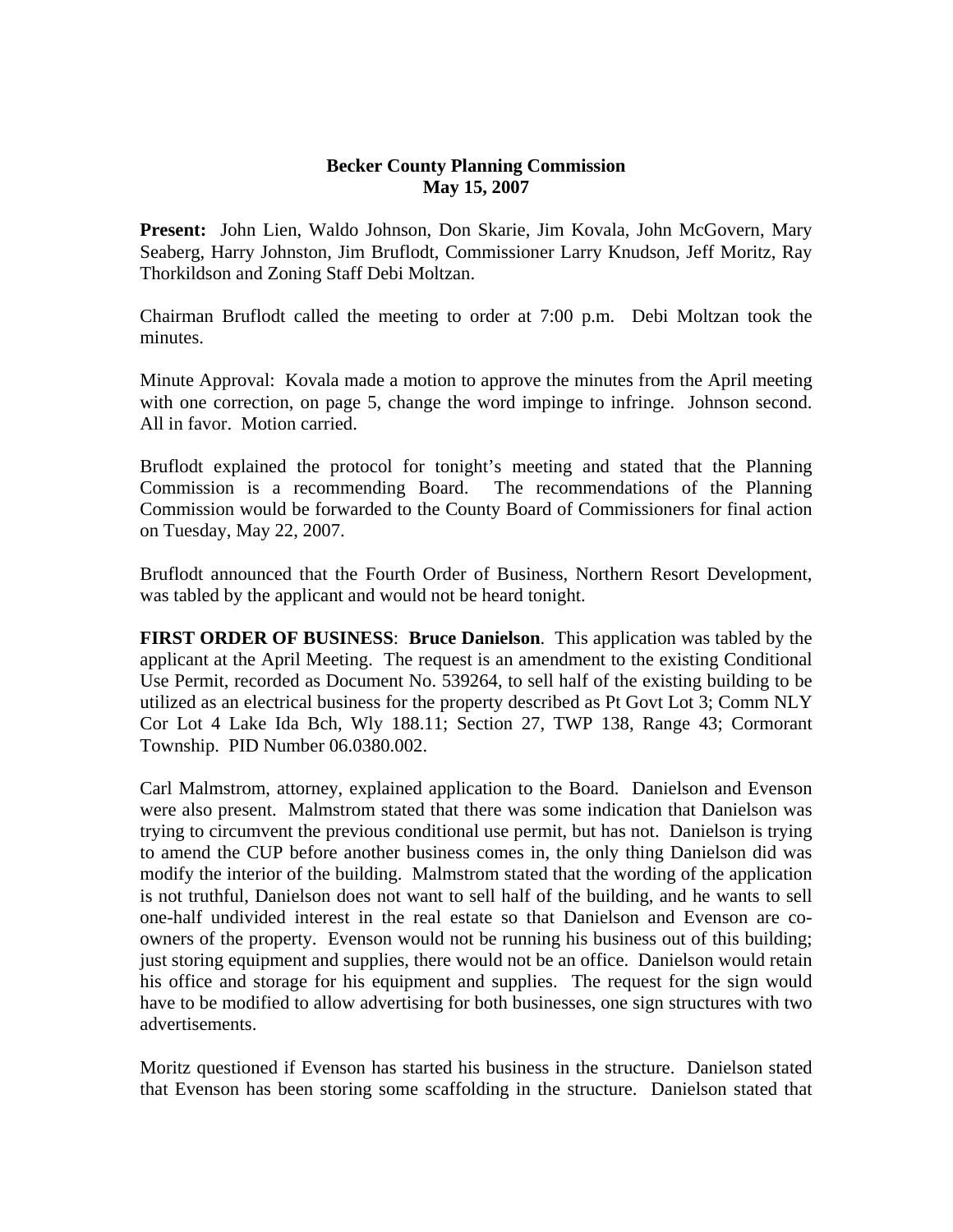Evenson has already invested in the property, but does not intend on having an office in the structure. Johnson questioned what type of road Grondahl was. Danielson stated that Grondahl Road was a Township road.

No one spoke in favor of the application. Speaking in opposition to the application was Al Shober, Clarence Krogh and Teresa Murphy. Written correspondence against the application was received from Marvin Wright. At this time, testimony was closed.

Knutson questioned Murphy if she was against this application or what may happen in the future. Murphy stated that what is happening now is setting a precedence. Knutson stated that the building size has not changed; Danielson is just requesting to change what he wants to do inside the building.

Further discussion was held regarding the modified request and the operations that will or will not take place inside the building.

**Motion:** Johnson made a motion to approve a conditional use permit for warehousing and storage only, with no commercial activity. Thorkildson second.

Malmstrom stated that the current conditional use permit already allows Danielson to have his office in the building and felt that the motion needed to be clarified.

Johnson modified his motion to read: approve an amendment to the existing conditional use permit to allow an office, warehousing and storage for a construction business and allow warehousing and storage for an electrical business and allow one two-sided sign, with maximum size of 4 ft by 8 ft, with the stipulation that there only be one office for the construction business and no office for the electrical business and based on the fact that the two owners will be co-owners of the real estate, not just the building. Thorkildson second.

Johnston questioned why a sign would be needed for the second business if the structure did not contain a business office. Kovala also questioned why advertisement was needed if there was no office. Danielson stated that Evenson has made a large investment in the property and should be able to advertise. Evenson stated that his office is in Pelican Rapids and has no intentions of relocating the office; he just wanted storage in the Cormorant area.

A vote was taken on the motion with everyone in favor except Johnston, McGovern, Lien, and Kovala. Majority in favor. Motion carried.

**SECOND ORDER OF BUSINESS: James O'Dell.** Request a Change of Zone from Agricultural to Residential and approval of a certificate of survey for two tracts of land, one 3.5 acres 1.7 acres for the property described as Pt of Govt Lot 1; Section 8, TWP 140, Range 40; Holmesville Township. PID Number 16.0047.000.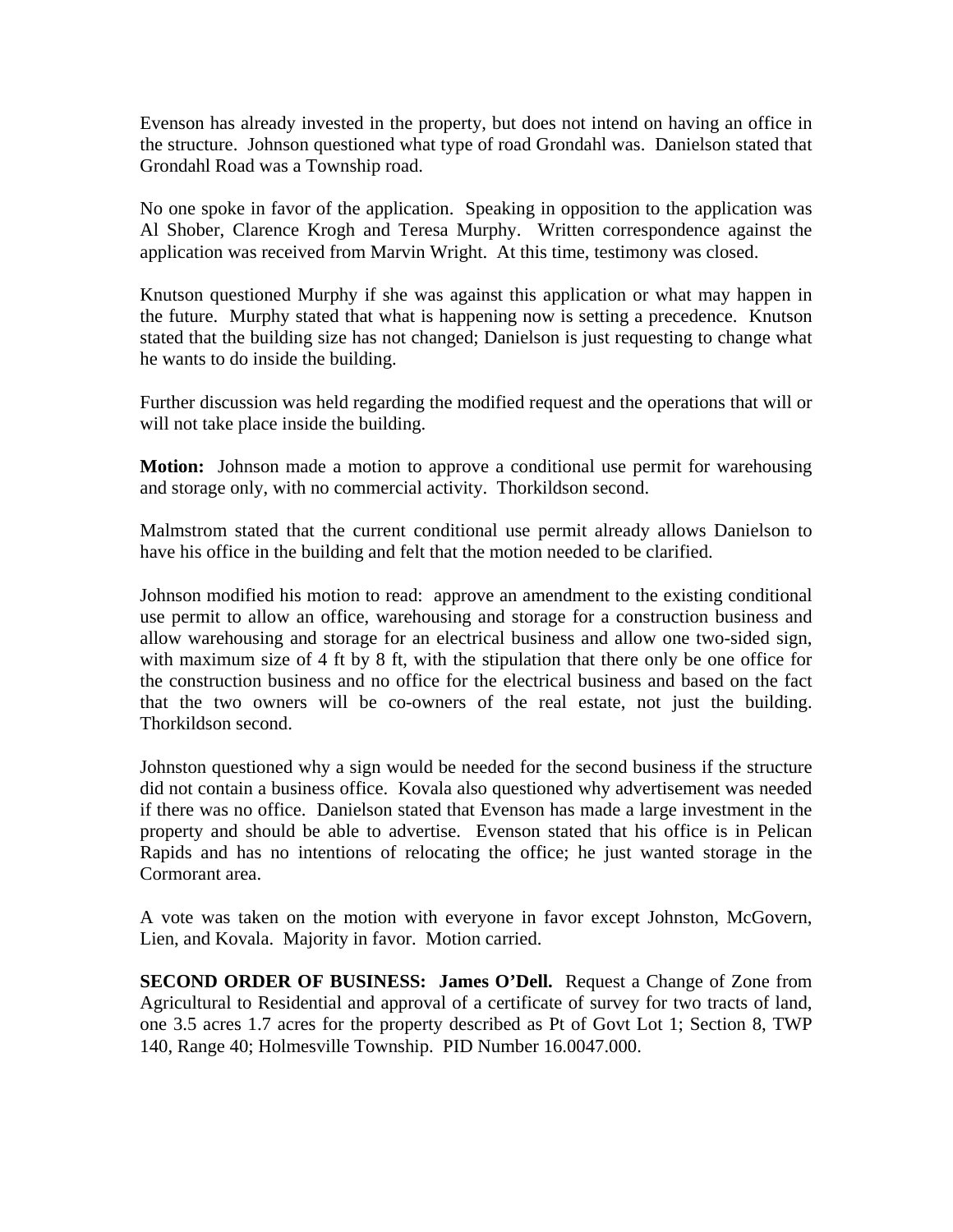O'Dell and Scott Walz explained the application to the Board. The original intent was to divide the property into three tracts, but after the wetlands were delineated, there is only enough high ground for two lots. Walz stated that O'Dell does not use the property enough to keep it as one tract.

McGovern questioned how the lake would be accessed with the amount of wetlands. Walz stated that the wetland is a Type 1 wetland; it is seasonally wet and can be mowed during the summer, if necessary, a boardwalk would have to be constructed. Walz stated that there were no concerns that came up before the Technical Review Panel.

No one spoke in favor of the application. No one spoke against the application. There was no written correspondence either for or against the application. At this time, testimony was closed.

Discussion was held regarding the size of the lots, the location and size of the wetlands and access to the lake. Lien stated that he did not have a problem with the application but felt that the shoreline and wetlands should be protected and possibly that a conservation easement should be put into place. Moritz also felt that the wetlands should be protected. Walz questioned what would be required that is not already covered by the wetland conservation act. Knutson felt that there would not be a problem considering the amount of lakeshore and felt that if the Technical Review Panel did not have a problem with the wetlands, the Planning Commission should not have an issue. Moritz felt that the Board should pick the suitable site for docking and have it indicated on the survey. Johnston stated that he looked at the property and did not see any problem and stated that the docks would be placed in the easiest location.

**Motion:** Johnston made a motion to approve the change of zone from agricultural to residential and approve a certificate of survey to allow two tracts of land, one 3.5 acres in size and one 1.7 acres in size based on the fact that it meets the criteria of the Zoning Ordinance and is not detrimental to the surrounding area. Seaberg second. All in favor except Moritz and McGovern. Majority in favor. Motion carried. Moritz stated that he is not opposed to the application he felt that the Board has run into wetland issues time after time and this is the opportunity to protect the wetlands.

**THIRD ORDER OF BUSINESS: Lorren Crawford and Mark Geihl.** Request a change of zone from agricultural to residential and approval of a certificate of survey for two tracts of land, one tract being 1.5 acres in size and one tract being 2.3 acres in size for the property described as: Pt Govt Lot 9, Section 3, TWP 139, Range 41; Detroit Township. PID Number 08.0041.000.

Mark Geihl and Scott Walz explained the application to the Board. The property was bought by Geihl and Crawford in 1992. They are not looking at selling the property just splitting it to prevent future legal issues should something happen to one couple or the other. Geihl did not understand the need to change the zone since his tax statement showed residential. Walz explained the need for the change of zone and apologized for not explaining this to Geihl in advance.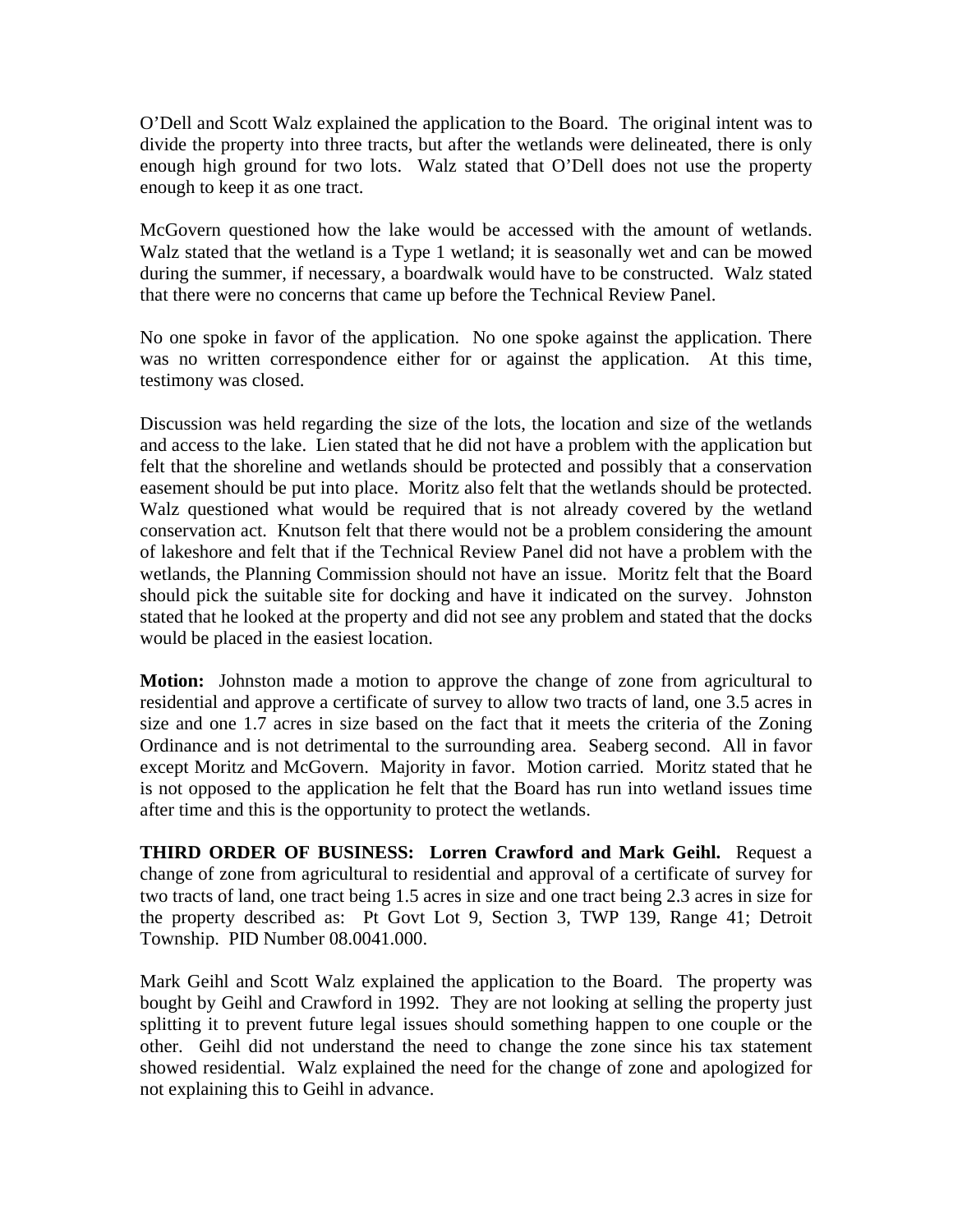McGovern questioned if there was a dock on the property now. Geihl stated that they do not have a dock on the property now and really don't have any intentions of placing one there. Moritz questioned if there was any thought to placing a conservation easement on the wetlands. Geihl stated that he cannot speak for Crawford, but Geihl did not feel that a conservation easement was necessary because there would be a location to place a dock without too much disturbance to the wetlands or cattails.

No one spoke in favor of the application. No one spoke against the application. There was no written correspondence either for or against the application. At this time, testimony was closed.

Discussion was held regarding the elevation of the lot, the water table, vegetation and lake access. Lien stated that removal of vegetation would require permits from the DNR. Thorkildson felt that this would be the time to address the wetlands. Moritz stated that he is not concerned about the present owners or the next owners, but down the second and third owners may not understand the importance of protecting the wetlands. Walz questioned if it would help to place a statement on the survey stating that they need to contact the DNR for vegetation removal.

**MOTION:** Johnson made a motion to approve the change of zone from agricultural to residential and approval of a certificate of survey for two tracts of land, one being 1.5 acres in size and one being 2.3 acres in size with the stipulation that the location of the docks for both tracts be approved by the Department of Natural Resources. Kovala second. All in favor except Moritz and McGovern. Majority in favor. Motion carried. Moritz stated that he was not opposed to the subdivision but was opposed to the lack of protection of the wetlands and lakeshore.

## **FOURTH ORDER OF BUSINESS: Northern Resort Development. This application was tabled at the request of the applicant.**

**FIFTH ORDER OF BUSINESS: Final Plat of Baby Boomers.** The preliminary plat was approved in January 2007. This approval was for a change of zone from agricultural to residential and the preliminary plat consisting of 6 lots based on the fact that the application is not a detriment to the surrounding area, with the stipulation that the plat include the conservation easement, walkway, docking as shown in the revised plan and all storm water be diverted to the north. The conservation easement signs have been posted and everything is in order for final approval.

**Motion:** Moritz made a motion to approve the final plat of Baby Boomers based on the fact that the final plat meets the criteria of the Zoning Ordinance and Subdivision Ordinance. Seaberg second. All in favor. Motion carried.

**SIXTH ORDER OF BUSINESS: Informational Meeting.** The next informational meeting is scheduled for Thursday, June 14, 2007 at 8:00 am at the Planning & Zoning Office.